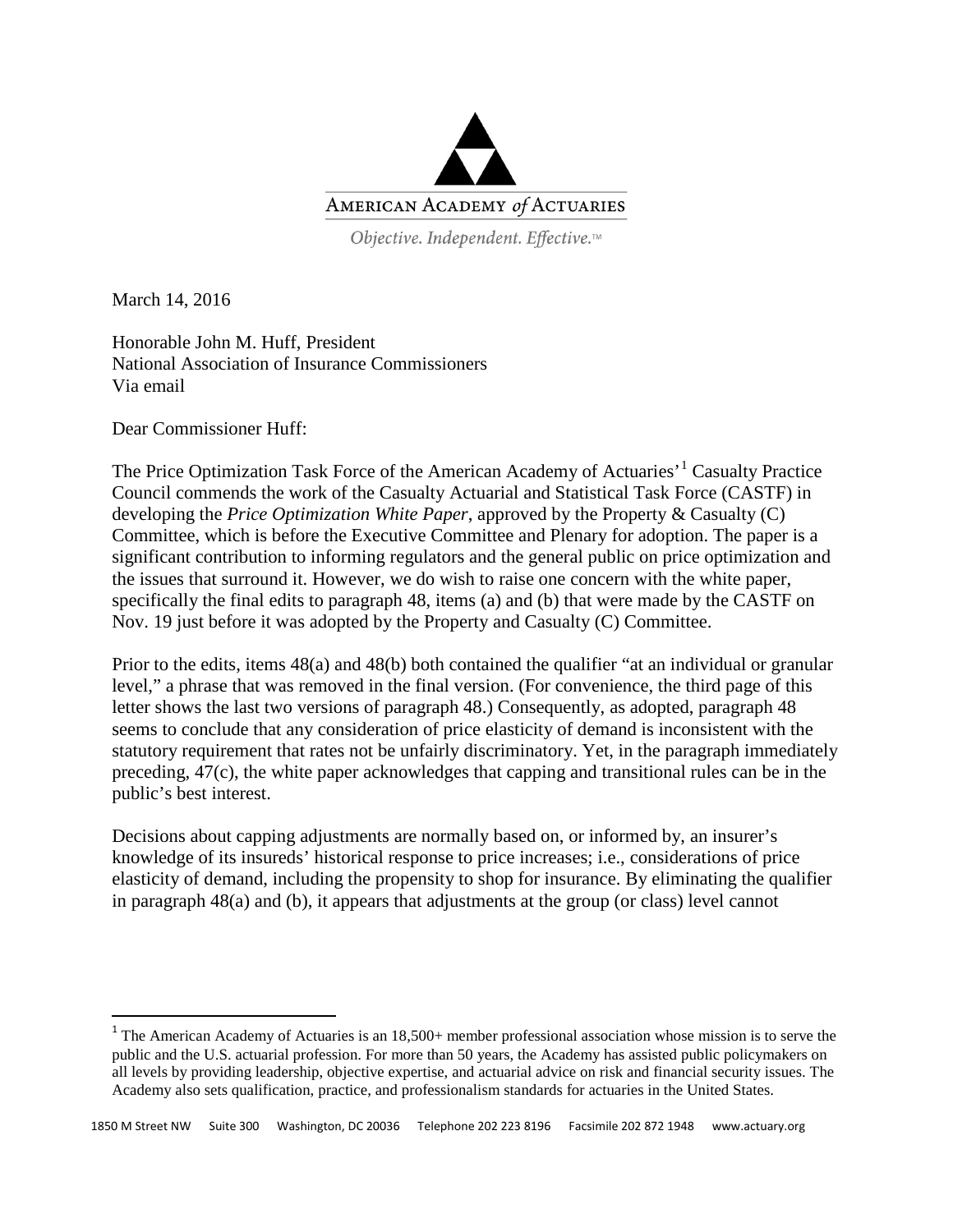Page 2

consider the price sensitivity of that group if that knowledge is obtained through any type of demand analysis.

Based on the discussions at the CASTF (and on the content of both paragraph 47(c) and Appendix B of the white paper), we believe that many members of the CASTF consider these practices to be acceptable, so long as the price elasticity of demand analysis is not based on the individual policyholder characteristics. Therefore, we suggest the following wording (underlined below) in paragraph 48(a) and (b) and the parallel paragraph in Appendix B:

"… a. consideration of price elasticity of demand based on individual policyholder characteristics; b. propensity of the individual policyholder to shop for insurance; …"

These additions clarify that adjustments to the actuarially indicated rate can be determined based on price elasticity considerations at the class or territory level, and applied policy by policy, which is a common current and longstanding practice.

Because the list in paragraph 48 of practices inconsistent with the unfair discrimination requirement is a minimum list, regulators will be free to adopt more stringent definitions, including prohibition of price elasticity considerations even at the class level.

We thank you for your consideration on this matter. If you have any questions or would like to speak further, please contact Senior Casualty Policy Analyst Marc Rosenberg at 202-223-8196 or at [rosenberg@actuary.org.](mailto:rosenberg@actuary.org)

Sincerely,

Shawna Ackerman, MAAA, FCAS Vice President, Casualty Practice Council

W. James MacGinnitie, MAAA, FCAS, FSA Senior Property/Casualty Fellow American Academy of Actuaries